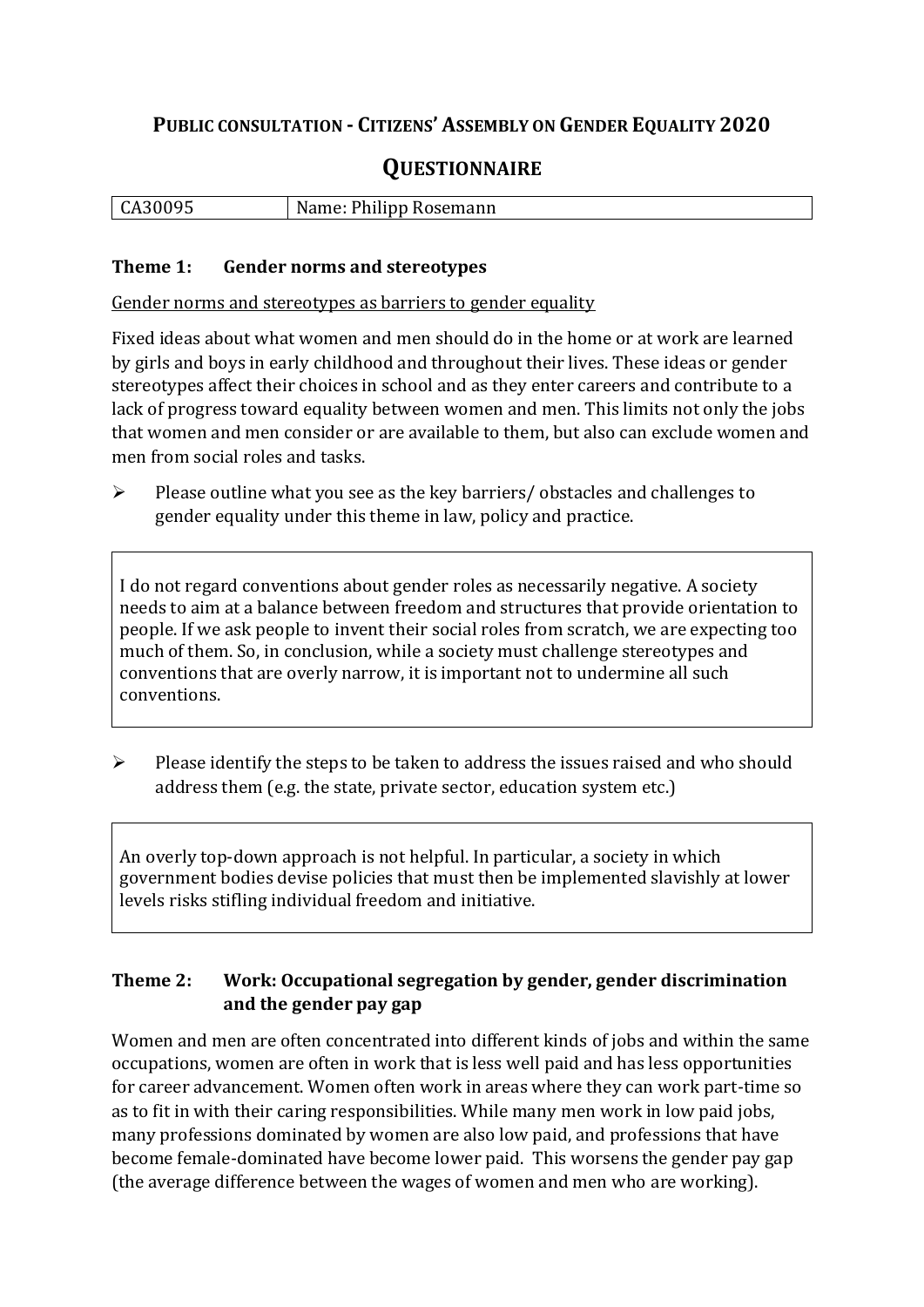➢ Please outline what you see as the key barriers/ obstacles and challenges to gender equality under this theme in law, policy and practice.

I do not see it as tragic that men and women tend to be attracted to different types of jobs. For example, there are a lot of women in language teaching and fewer in the sciences. That is not, as such, a catastrophe unless this is to be attributed to discrimination. That women receive lower pay for the same work must be due to unconscious biases. Many employers have now taken measures to render these conscious so that they can be addressed and overcome. I would not suggest any new laws. There is enough bureaucracy already.

➢ Please identify the steps to be taken to address the issues raised and who should address them (e.g. the state, private sector, education system etc.)

The issues need to be addressed at the lowest level possible. I am not in favour of government bureaucracies regulating every aspect of life. Freedom is a precious good.

### **Theme 3. Care, paid and unpaid, as a social and family responsibility**

Care -- the social responsibility of care and women and men's co responsibility for care, especially within the family

Women remain disproportionately responsible for unpaid care and often work in poorly paid care work. For working parents or [lone parents,](https://aran.library.nuigalway.ie/bitstream/handle/10379/6044/Millar_and_Crosse_Activation_Report.pdf?sequence=1&isAllowed=y) balancing paid work with parenting and or caring for older and dependent adults presents significant challenges. Women are [most disadvantaged by these challenges,](https://eige.europa.eu/gender-equality-index/game/IE/W) yet men also suffer from lack of opportunities to share parenting and caring roles. Despite recent legislation and policy initiatives to support early years parental care, [inequalities in the distribution of unpaid](https://www.ihrec.ie/app/uploads/2019/07/Caring-and-Unpaid-Work-in-Ireland_Final.pdf)  [care](https://www.ihrec.ie/app/uploads/2019/07/Caring-and-Unpaid-Work-in-Ireland_Final.pdf) continue between women and men. The cost of childcare has been identified as a particular barrier to work for women alongside responsibilities of caring for older relatives and dependent adults.

➢ Please outline what you see as the key barriers/ obstacles and challenges to gender equality under this them in law, policy and practice.

Remuneration should not be the only measure of social respect. So, for example, it is not catastrophic if a woman (or a man) receives no money to care for children or parents. Financial support is good; to reduce things like family care to money is crude materialism.

 $\triangleright$  Please identify the steps to be taken to address the issues raised and who should address theme (e.g. the state, private sector, education system etc.)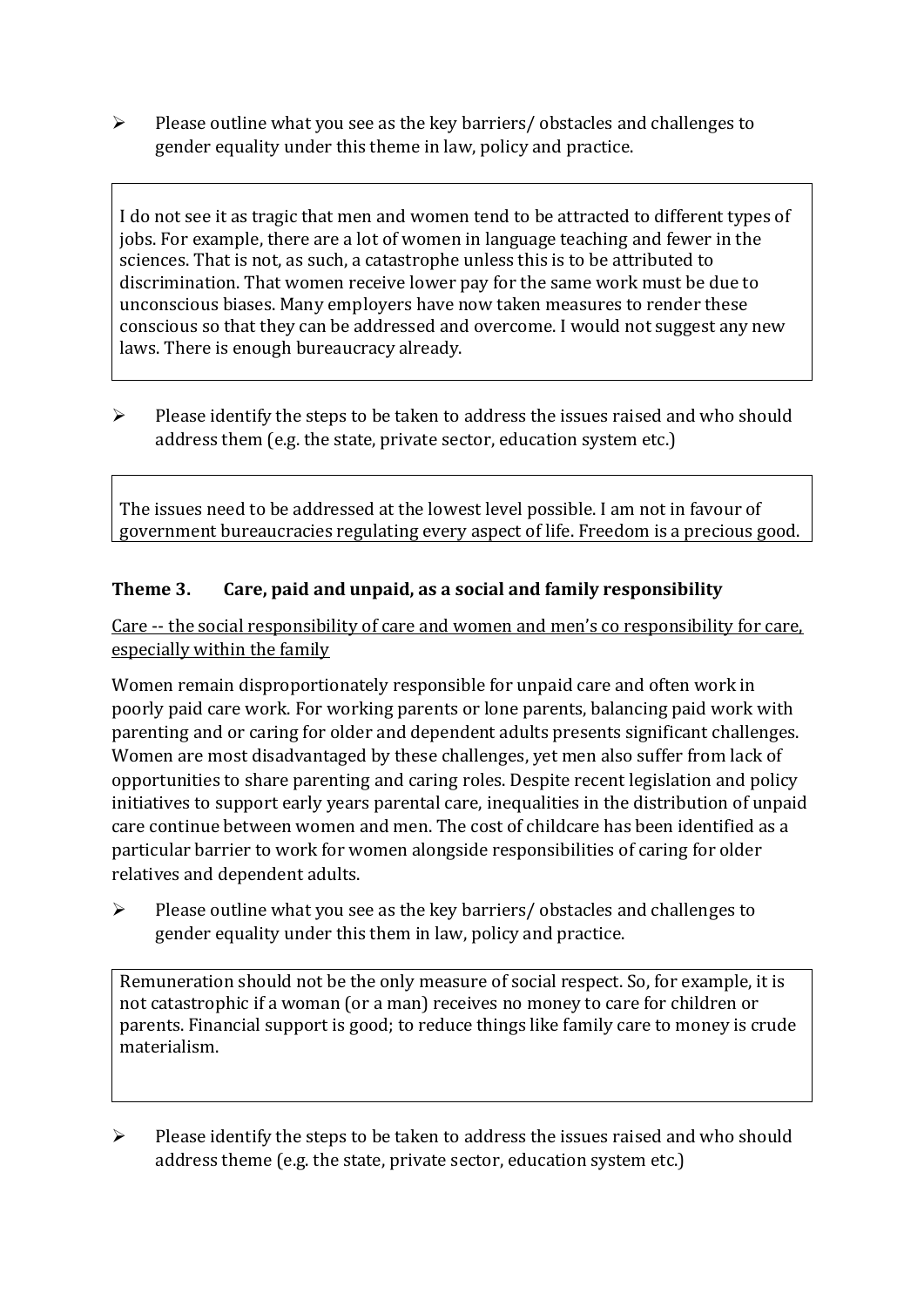A broadening, though not abolition, of article 41.2 of the Constitution would be good. There is currently insufficient emphasis on the role of men within the home and the family.

#### **Theme 4: Women's access to, and representation in, public life and decision making**

Ensure women's participation and representation in decision-making and leadership in the workplace, political and public life

Women are systematically underrepresented in leadership in [economic](https://eige.europa.eu/gender-equality-index/2019/compare-countries/power/2/bar) and [political](https://eige.europa.eu/gender-equality-index/2019/compare-countries/power/1/bar)  [decision-](https://eige.europa.eu/gender-equality-index/2019/compare-countries/power/1/bar)making. Despite the introduction of a candidate gender quota (through the system of party funding) for national political office, and [initiatives](https://betterbalance.ie/) to support women's access to corporate decision-making roles, men continue to dominate leadership positions. There are also issues to be considered around how media represents women and men.

- ➢ Please outline what you see as the key barriers/ obstacles and challenges to gender equality under this theme in law, policy and practice.
- ➢ Please identify the steps to be taken to address the issues raised and who should address them (e.g. the state, private sector, education system etc.)

#### **5. Where does gender inequality impact most?**

To conclude we would be interested in your response to the following question: In which area do you think gender inequality matters most?

Please rank the following in order of importance, 1 being the most important:

- Paid work
- Home & family life
- Education
- Politics and public life
- Media